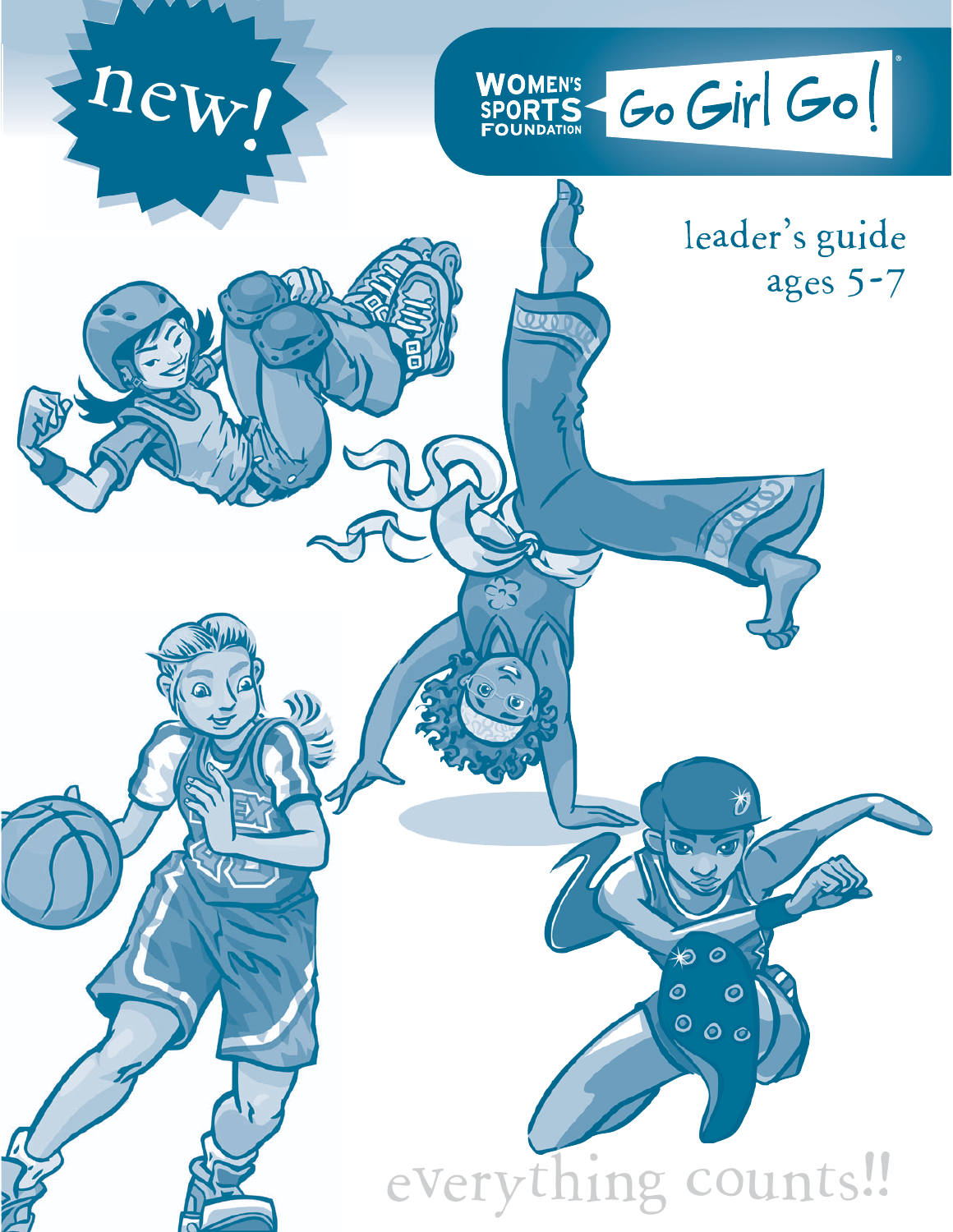## acknowledgements

#### **About the Women's Sports Foundation**

The Women's Sports Foundation—the leading authority on the participation of women and girls in sports advocates for equality, educates the public, conducts research, and offers grants to promote sports and physical activity for girls and women. Founded by Billie Jean King in 1974, the Women's Sports Foundation builds on her legacy as a champion athlete, advocate of social justice, and agent of change. We strive for gender equity and fight discrimination in all aspects of athletics. Our work shapes public attitude about women's sports and athletes, builds capacities for organizations that get girls active, provides equal opportunities for girls and women, and supports physically and emotionally healthy lifestyles. The Women's Sports Foundation is recognized worldwide for its leadership, vision, strength, expertise, and influence.

#### **Thanks To...**

These materials were written by Andrea Kamins and the team of writers from Development Without Limits. Cicley Gay's expertise was invaluable in the process. Some of these materials were adapted from previous editions of the GoGirlGo! curriculum written by Doreen Greenberg, Ph.D., Sarah Murray, and Journey Gunderson and edited by Deana Monahan. Illustrations were created by Graham Smith at www.artmasters.tv. Design by Kirsten Heincke at khcreativeinc.com.

#### **The Women's Sports Foundation would like to thank the following staff for their contributions:**

Sarah Axelson Program Coordinator Candice Dixon National GoGirlGo! Coordinator Jennifer Eddy Senior Director of Programs Elizabeth Flores Program Officer Lindsay Hock Web Editor Stacy Holand Athlete Marketing Manager Kathryn Olson CEO Marjorie Snyder, Ph.D. Research Director/ Program Consultant

#### **The Women's Sports Foundation also thanks its expert review panel:**

Kate Ackerman, M.D. Sports Medicine, Children's Hospital Boston Mariah Burton Nelson Executive Director, American Association for Physical Activity and Recreation Diane Dahm, M.D. Orthopedics, Mayo Clinic Anne Davis National Manager, Rec Coaches & Programs, United States Tennis Association Sumru Erkut, Ph.D. Associate Director and Senior Research Associate, Wellesley Centers for Women Karen A. Ford National Manager, Tennis in the Parks, United States Tennis Association Nancy Gruver Founder, New Moon for Girls

Janet Malley, Ph.D. Associate Director, Academic and Research Program Officer, and Assistant Research Scientist, Institute for Research on Women and Gender, University of Michigan Jennifer McIntosh, M.Ed. Director, Women's Health Program, University of Michigan Hospitals and Health Centers Eleni Rossides Executive Director, Washington Tennis and Education Foundation Don Sabo, Ph.D. Professor of Health Policy; Director, Center for Research on Physical Activity, Sport & Health, D'Youville College; Senior Sport & Health Policy Advisor, Women's Sports Foundation Michelle Segar, Ph.D., M.P.H. Research Investigator, Institute for Research on Women and Gender, University of Michigan; Founder, www.essentialsteps.net, *Transforming exercise from a chore into a gift*™ Helen Siegel Executive Director, Girls First Tina Sloan Green, M.Ed. President/Executive Director, Black Women in Sport Foundation Maryann Tomovich Jacobsen, R.D., M.S. nutrition consultant; Founder, RaiseHealthyEaters.com Jean Wiecha, Ph.D. Chair of the Coalition, Healthy Out of School Time (HOST)

The GoGirlGo! Leader's Guide is a publication of the Women's Sports Foundation's GoGirlGo! Educational Program. **These materials would not be possible without the generous support of Susan and Bob Morrison and the Pennington Family Foundation.**

The Women's Sports Foundation is a 501(c)(3) nonprofit organization. Donations to the Women's Sports Foundation are tax-deductible to the full extent of the law. Please give generously to support our mission and objectives.

©2011, Women's Sports Foundation. All Rights Reserved. Any material taken from this publication and published or transmitted in any form, electronic, or mechanical, must be properly attributed to the Women's Sports Foundation®. Women's Sports Foundation®, the Women's Sports Foundation logo and GoGirlGo!® are registered trademarks of the Women's Sports Foundation.

Photo Credits: Laila Ali: © Premier Sports & Entertainment. Caitlin Baker: © BRC Photography.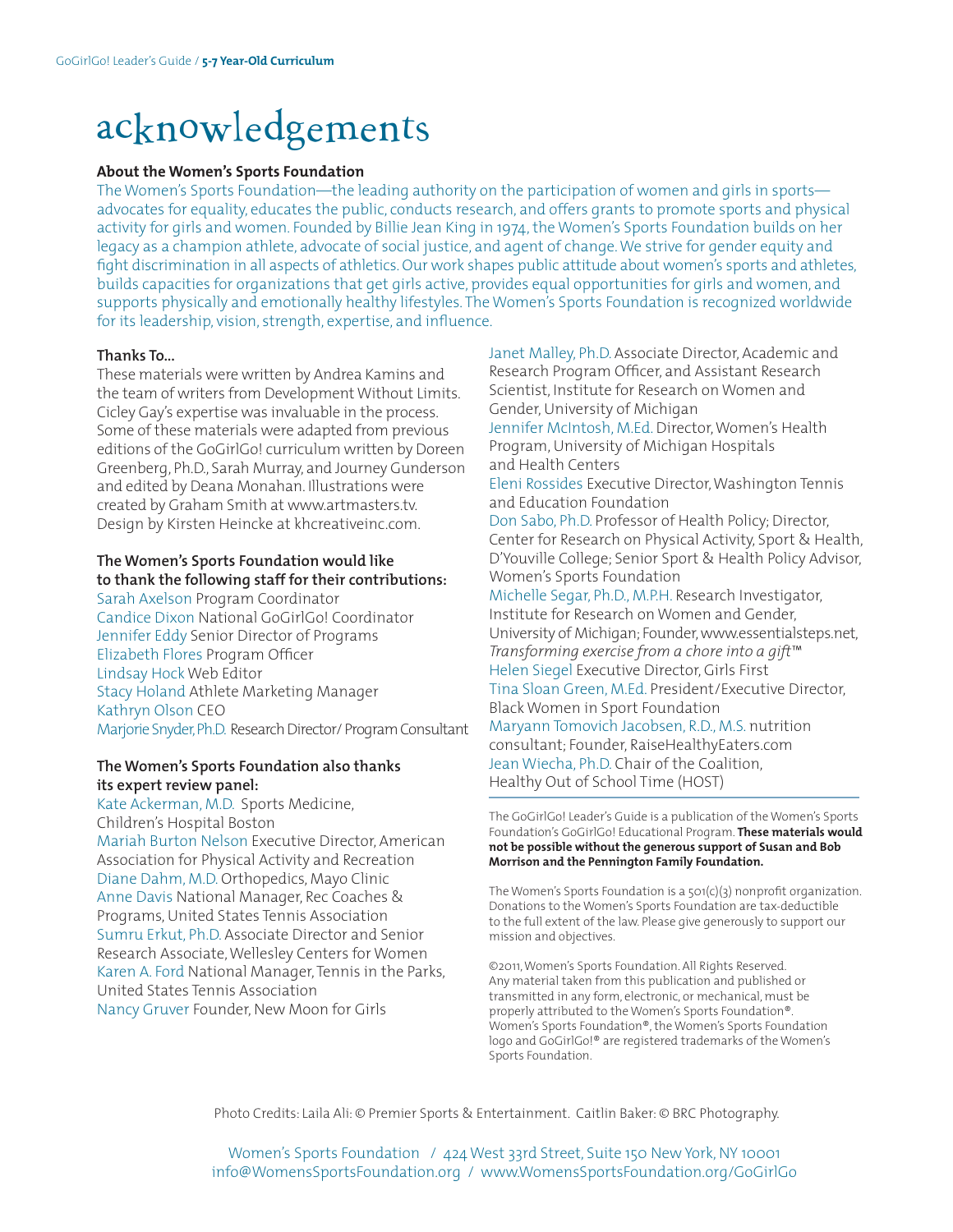## introduction **by Laila Ali**

Dear Program Leader,

Chances are you've seen the value of girls being involved in sports and physical activity firsthand. For many of you, there is nothing more rewarding than witnessing a shy eight-year-old blossom into a vocal social leader because of skills she learned on the soccer field. And certainly you've known an inactive girl with little confidence and poor classroom performance. Suddenly, her confidence and grades soar simply because she is exposed to dance.

Our GoGirlGo! program is designed to help develop these exact kinds of transformation through an educational, activity-centered curriculum with an emphasis on reducing and preventing the potential hazards of dealing with childhood and adolescent issues in unhealthy ways.

Not only have I seen transformations like these, I experienced one of them personally. Many assume that as the daughter of a beloved public figure, my life was always simple and successful and that I was always driven to be my best. But what they don't know is that until I found my passion in boxing, I was involved in some of the dangerous behavior that we so desperately want to keep today's girls away from.

Our goal is that you use this course to do two things: 1) introduce the fun of physical activity to girls who may be sedentary and 2) nurture an honest conversation about the social and health-risks that girls face today. As a Program Leader or a coach, you hold an extremely influential place in a girl's life, one that is often second only to her parents'. Your guidance, paired with your girls' desire to achieve for you, is the ideal combination for serious motivation, and hopefully, change.

Many of my fellow elite athletes have similar stories to mine; these stories are the foundation of GoGirlGo!. While topics can be sensitive and difficult, they are introduced by some of the best-known and most-effective athletes in the world. Testimonials from everyday girls are also included as a way for your girls to connect personally to each story.

Girls are also introduced to the GoGirls. The GoGirls, each with her own distinct personality and look, are cartoon characters designed to catch the eye of and be fun for the 5-7 age group.

For all ages, each topic has a dedicated session and provides you with expert information, activities, ideas, discussion topics, and resources for further exploration.

Billie Jean King, the founder of the Women's Sports Foundation and the inspiration behind the conception of our GoGirlGo! program, is a long-time champion for social change and individual development through sports and physical activity. By her wise guidance, woven into this entire curriculum, because of our expert contributors' knowledge and through your desire to advance every girl in your life, we can come together to give all girls the power to succeed in a healthy, happy life.

Sincerely,<br>*Paille* Clle

Laila Ali President, Women's Sports Foundation World Champion athlete, celebrity host and correspondent

P.S. Sometimes sharing ideas meant solely for adults can make children feel very special, like they are privy to something not necessarily meant for their eyes. Please feel free to share my above message with your girls, as I would consider reaching just one of them through my words a total success.

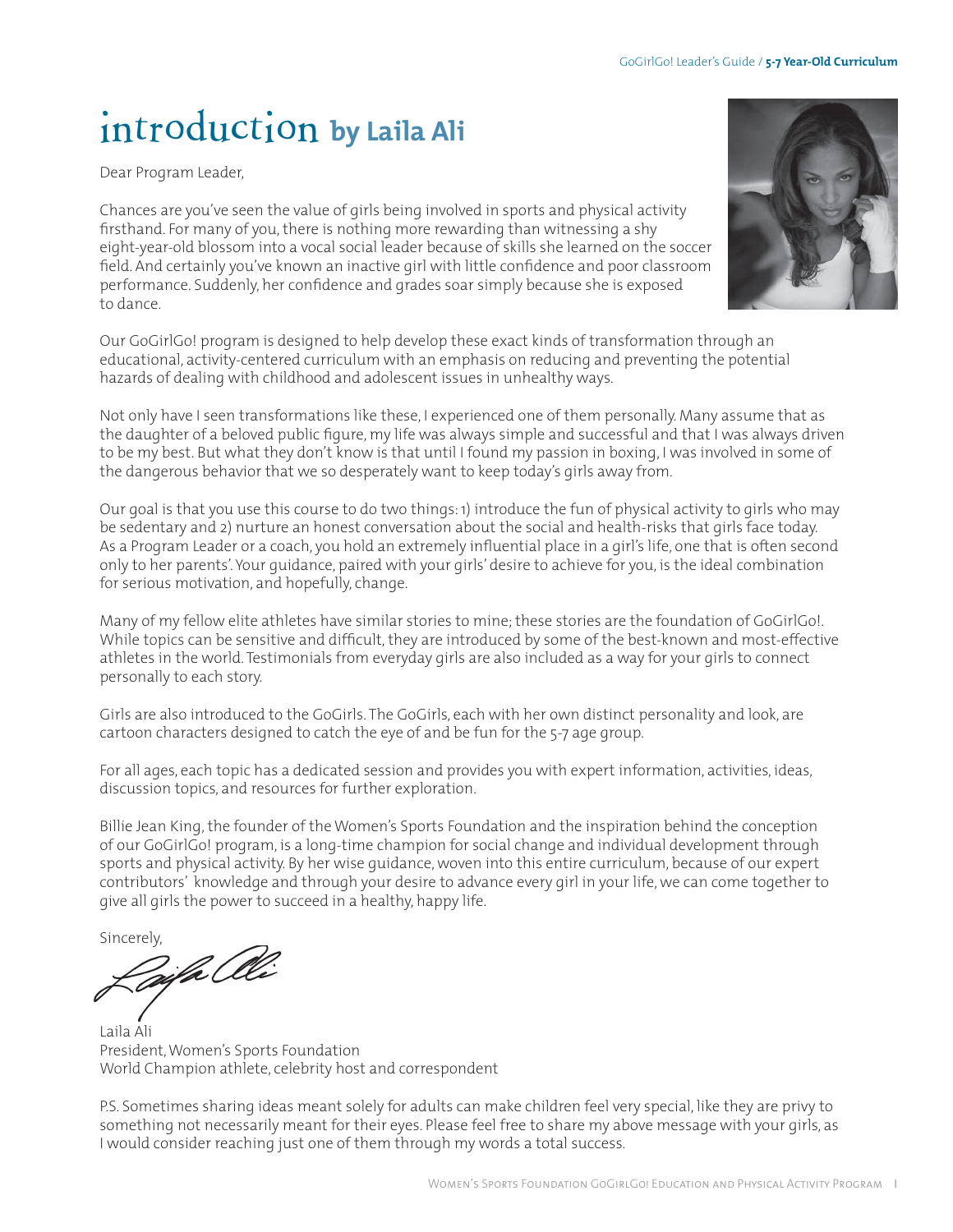## table of contents

| About the Women's Sports Foundation                                    | IC                                              |
|------------------------------------------------------------------------|-------------------------------------------------|
| Introduction by Laila Ali                                              | $\perp$                                         |
| Table of Contents                                                      | $\vert\vert$                                    |
| Endorsements                                                           | $\left\vert \right\vert \left\vert \right\vert$ |
| Awards                                                                 | $\mathbf{III}$                                  |
| Introduction                                                           | $\mathbf{1}$                                    |
| Goals of the GoGirlGo! Curriculum                                      | $\mathcal{E}$                                   |
| Overview                                                               | $\overline{3}$                                  |
| About the Curriculum                                                   | $\overline{4}$                                  |
| Distributing the Materials                                             | $\overline{4}$                                  |
| A Recommended Format                                                   |                                                 |
| Introduction to Physical Activity and Sport Modules                    | $\begin{array}{c} 5 \\ 6 \end{array}$           |
| Tips on Planning a Culminating Event/Celebration                       | $\boldsymbol{7}$                                |
| Evaluating the Program                                                 | $\overline{8}$                                  |
| General Resources                                                      | 8                                               |
| Release Form Language to Consider                                      | $\mathcal{G}$                                   |
| Training Available for Program Leaders                                 | $\mathcal{G}$                                   |
| Using the GoGirlGo! Trademarks                                         | 10 <sup>°</sup>                                 |
| The GoGirls                                                            | 11                                              |
|                                                                        |                                                 |
| Activity Sessions: Chapters 1-12                                       |                                                 |
| Part 1: The Girl                                                       |                                                 |
| Chapter 1: "Alex Finds Her Confidence" (Building Confidence)           | 12                                              |
| Chapter 2: "Playing for Fun" (Moving Your Body is Fun!)                | 18                                              |
| Chapter 3: "Girls Can Play Too!" (Empowerment)                         | 24                                              |
| Chapter 4: "Feeling Good" by Laila Ali (Self-Esteem)                   | 30                                              |
| Chapter 5: "Every Body is Beautiful" (Body Image)                      | 35                                              |
| Chapter 6: "Eating Right" (Nutrition)                                  | 40                                              |
| Part 2: The Girl in Her World                                          |                                                 |
| Chapter 7: "Be a Team Player!" by Caitlin Baker (Teamwork/Cooperation) | 44                                              |
| Chapter 8: "Playing Fair" (Fairness/Cheating)                          | 50                                              |
| Chapter 9: "Being a Good Sport" (Winning Isn't Everything)             | 56                                              |
| Chapter 10: "The New Girl" (Diversity: Respect/Tolerance)              | 62                                              |
| Chapter 11: "Beating Bullies" (Bullying)                               | 68                                              |
| Chapter 12: "Being a Leader" (Leadership)                              | 74                                              |
| Appendix A: Frequently Asked Questions                                 | 79                                              |
| Appendix B: Tools for Facilitators                                     | 80                                              |
| Tips on Working with 5-7 Year Olds                                     |                                                 |

 Communication Skills Appendix C: Resources 81<br>Appendix D: Certificate of Completion Template 83 Appendix D: Certificate of Completion Template 83 Appendix E: Healthy Snack List 84<br>Appendix F: Try @ Home Cards 85 Appendix F: Try @ Home Cards Appendix G: Coloring Poster 88 Appendix H: Parent Handout 89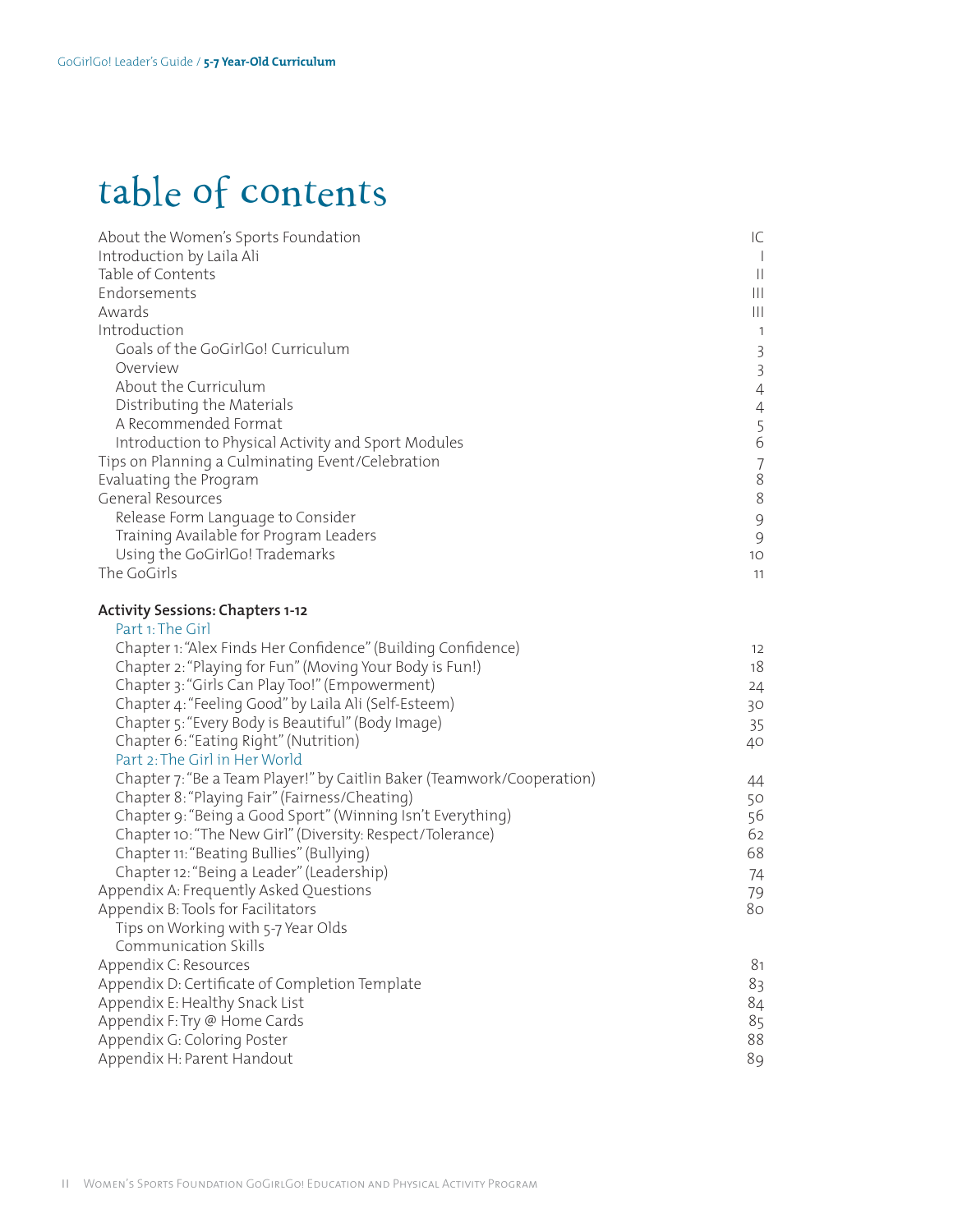## endorsements













2004 2006 2008

2011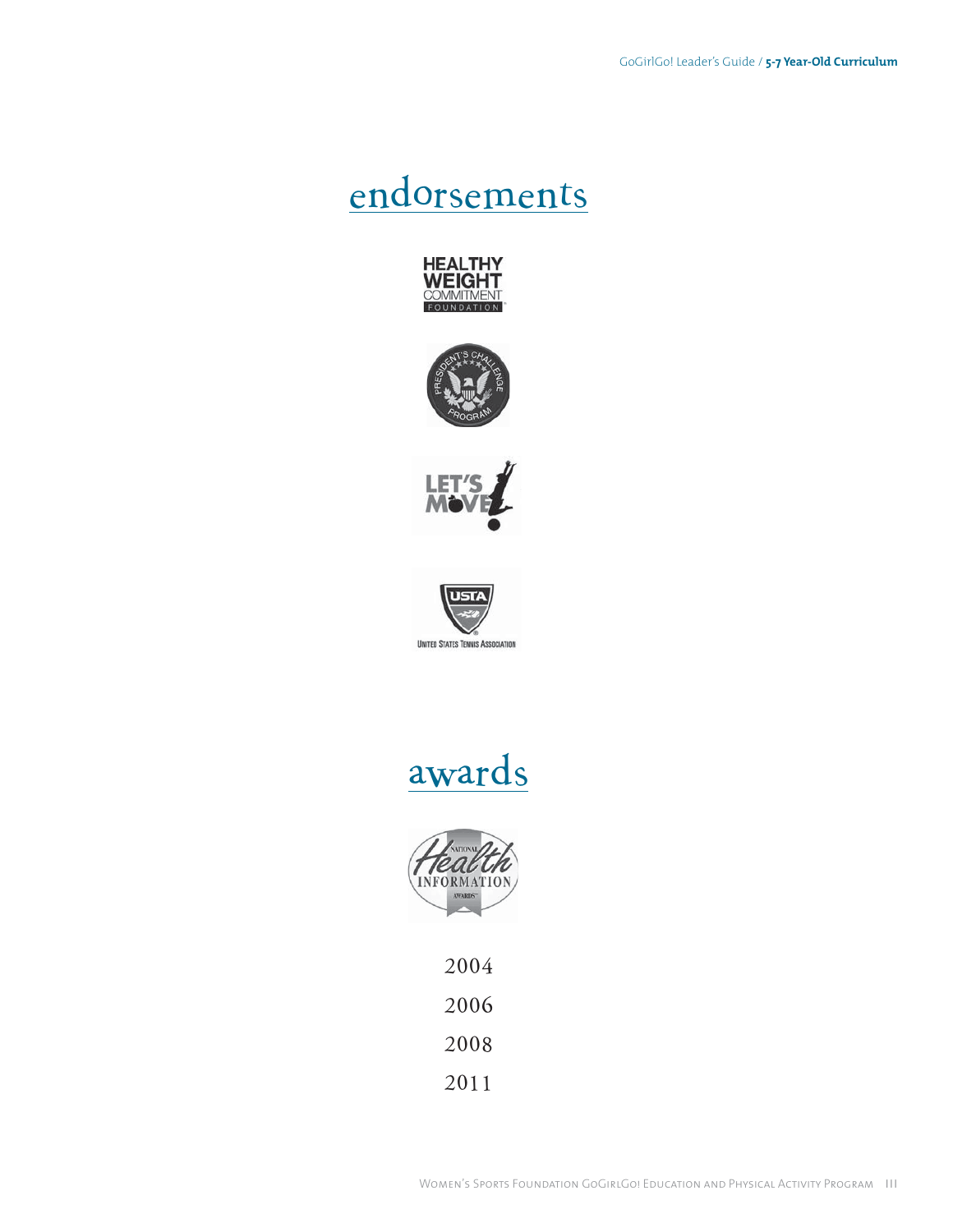# introduction

Everyone is concerned about the challenges facing girls these days—from the pressure to smoke and drink to dealing with bullies and intolerance to being stressed out about how they look and if they fit in. We want girls to stay healthy, be active, eat right, and feel good about themselves. Sometimes girls don't have anyone to talk to about tough issues, and even when they do, the message may not be clear and does not always get through.

Most girls will turn to their friends or the media for information. And a lot of issues they will just keep to themselves. That's why your role is so important. There are some tough issues discussed in this curriculum. Research shows us that girls want a caring adult to talk to about the tough stuff. You have a great opportunity to develop an open environment for sharing and listening.

#### **SOME BASIC GUIDELINES**

- The materials in this quide are directed at girls ages 5-7 years old. Please visit **www.WomensSportsFoundation.org/GGGCurriculum** to download or order materials for other age groups.
- Be prepared to guide the girls through this curriculum. This curriculum is designed to be delivered by adult program staff, leaders, coaches, professionals, etc., and is meant to be integrated into a sport or physical activity program.
- You may find yourself in the challenging position of providing a safe place where girls may say things they want kept confidential. One common code for confidentiality is to tell the girls at the beginning that anything they disclose that poses a threat to the safety of themselves or others will not be kept secret. In some cases, this is required by law.
- It's important to understand that this material serves a wide range of communities and populations throughout the country. What may be a pressing topic in one community, or for one girl, may not seem appropriate to a parent, depending on a family's particular values or beliefs. We've carefully presented this material based on what research has shown to be the issues most relevant to this age group, but we recommend making parents and guardians aware of the content before you begin. Parents may review sessions by visiting **www.WomensSportsFoundation.org/GGGCurriculum**. It's OK for a parent to have her/his daughter opt out of a particular session.
- Focus on *cooperation*, not competition. Although the competitive aspect of sports can be valuable, these sessions are designed to make all girls feel included and comfortable to participate. When there is a heavy focus on competition, girls who have less experience with physical activity may feel discouraged. In general, we recommend encouraging girls to work cooperatively and help each other during the activities throughout the sessions. Know the girls in your group. As a Program Leader, you should make your own determination about whether or not your group would benefit from a bit of healthy competition.
- These materials can be adapted for use with girls with disabilities. For more information on how to engage girls with disabilities in physical activity, visit www.aapar.org or see Appendix C: Resources.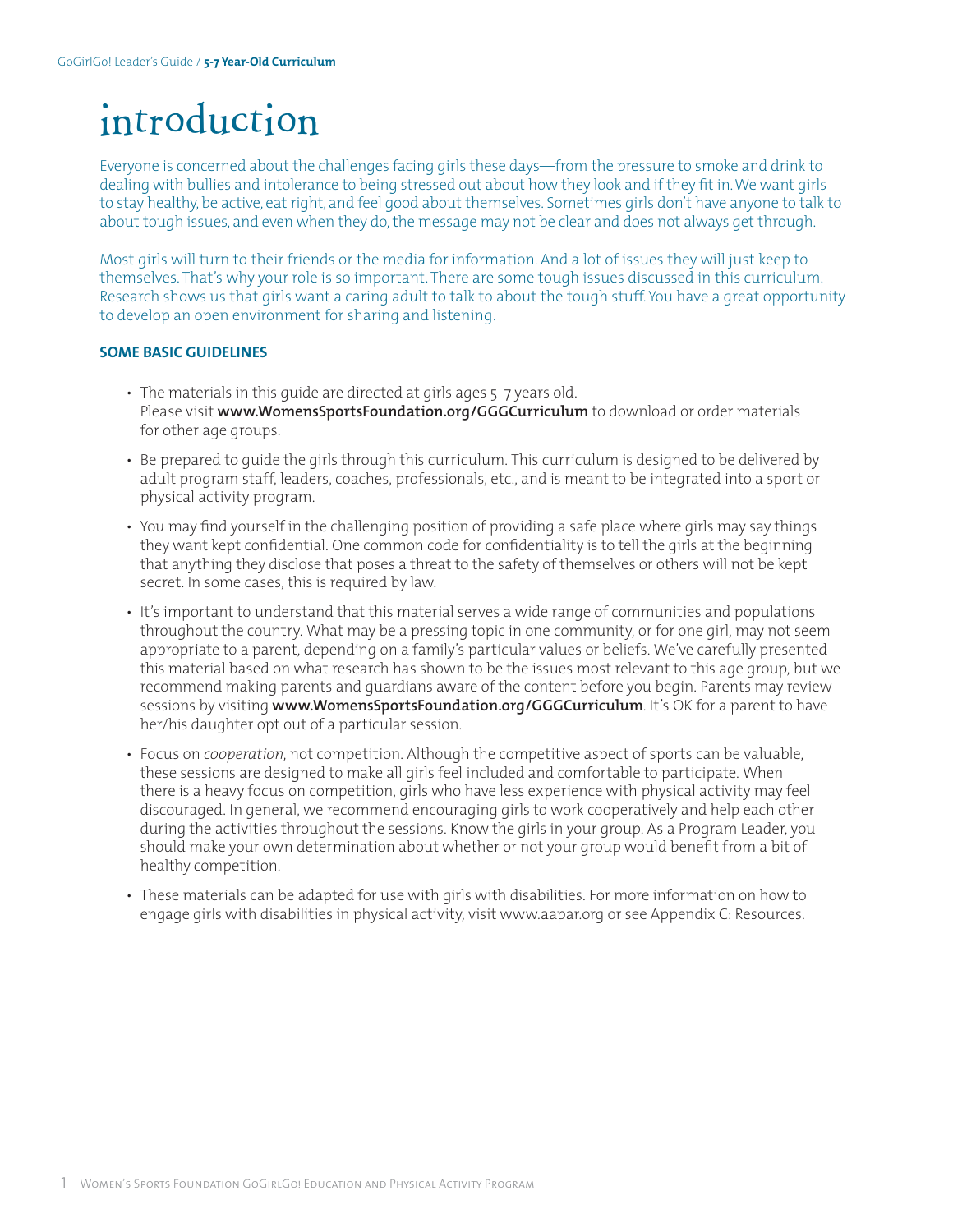#### **Facilitation Tips**

- Be supportive. Give positive feedback. Look for qualities and behaviors to praise. Avoid being judgmental. Most girls get enough of that already.
- Create a safe environment for the girls to share their feelings and ideas. Try to structure the conversations so that even the quiet girls have a chance to share their thoughts. Make a casual announcement before the discussions that all ideas and comments should be respected and that there is nothing too weird or silly to say. You may also want to occasionally break into small groups to have discussions about the stories because some girls may not be comfortable speaking up in a large-group setting. Make eye contact, smile, have an open body posture, and thank each girl for sharing her ideas.
- If you don't know the answers, it's OK to say so. Plan to research the answer yourself or do it as a group activity. Use the Women's Sports Foundation contacts and resources, such as those found in Appendix C.
- Maintain an upbeat attitude. Be patient. Some girls take longer than others to feel comfortable.
- Be creative. Keep in mind that there is no one way to deliver the program. You should implement it in a way that makes sense for your program. However, we hope you'll make time for all of the activities so that you and your girls can feel the full effect of the learning experiences included. By doing the activities, the girls are practicing new skills with you and reinforcing the messages from the sessions.
- Be a healthy role model. If you are making healthy changes, share your experiences. Eat well, exercise, rest, don't smoke, don't swear, and don't be quick to anger!

#### **Messages To Girls**

- "You are not alone." These are common worries and problems.
- "You have the right to feel good and be healthy." Help them understand that there are choices they can make and things they can do to feel better.
- "Being physically active brings positive results." Physical activity can lead to all kinds of benefits from better overall health to higher self-esteem to increased leadership skills.
- "Everything counts!" You don't have to work out for an hour at a time to meet your goal of getting 60 minutes of physical activity each day. You can do it in shorter increments. *Every* physical activity you do counts, from sweeping the floor to walking to the store to dancing around in your room.
- "There are lots of people who can help." Encourage girls to find a trusted adult to talk to.

For more tips on creating a positive experience for girls, check out Appendix B: Tools for Facilitators. You can also find the following resources at **www.WomensSportsFoundation.org/GGGCurriculum**:

- Communication Skills
- Signals for Help
- Helping Girls With Stress
- Six Ways to Promote Girls' Positive Self-Esteem

For more information, see Appendix A: Frequently Asked Questions.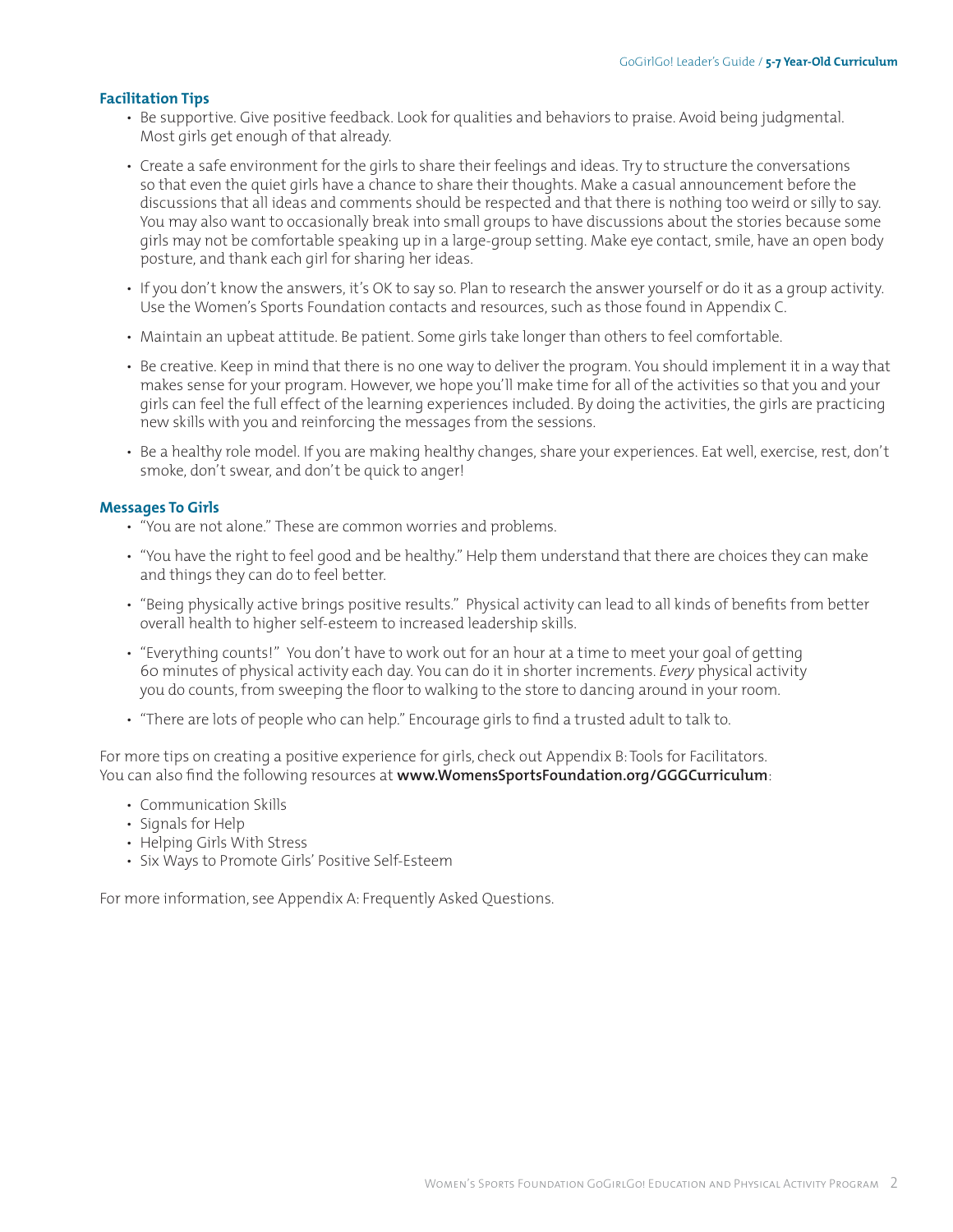## the GoGirls!

There are four GoGirl characters present throughout these materials: Alex, Rosa, Tee, and Uni. These characters represent a cross-section of ethnicity, body types, athletic ability, and able-bodied-ness. Below you can see the character development and background for each.



### alex

Alex is Caucasian and is an all-around athlete good enough to make the team, but not a star. She wants to win, but is more of a team player than a leader. She is tall, so she gets asked to play on teams a lot, and she struggles with her weight. She is friendly and good with younger kids. She's a little bit shy, especially around boys. She doesn't always feel very confident. She's a good student, but has to work hard in school to do well.



### rosa

Rosa is Hispanic and a natural athlete. Her main sport is tennis. She plays for her school, but also has a private coach and is competing on the amateur tennis circuit. Her heroes are Billie Jean King and Venus Williams. Rosa was born with a disability—she is missing a hand—but it doesn't keep her from competing—and winning—against girls with no disability. She could be a good student and gets A's when she tries, but she gets easily distracted. She sometimes has a hard time relaxing.

### tee

Tee is African-American and likes noncompetitive activities such as hiking, aerobics, and yoga better than team sports. She loves to watch her friends play sports, though, and goes to all the other GoGirls' games. Tee is a vegetarian. Her friends like to go to her for advice. Tee is definitely the best student of the four—straight A's and headed for college—but she also puts herself under the most pressure.





## uni

Uni is multiracial and probably the best all-around athlete of the four. She is a three-sport athlete at school: lacrosse, soccer, and basketball. Outside of school, she'll play anything, and loves going fast and jumping high: on her snowboard, inline skates, BMX bike, whatever. Uni likes doing her own thing and sometimes that gets in the way of her training and annoys her teammates. She loves junk food, and is loud, fun, rowdy, and certainly the risk-taker of the group. She is a good student, but has to work at it—B's and the occasional A.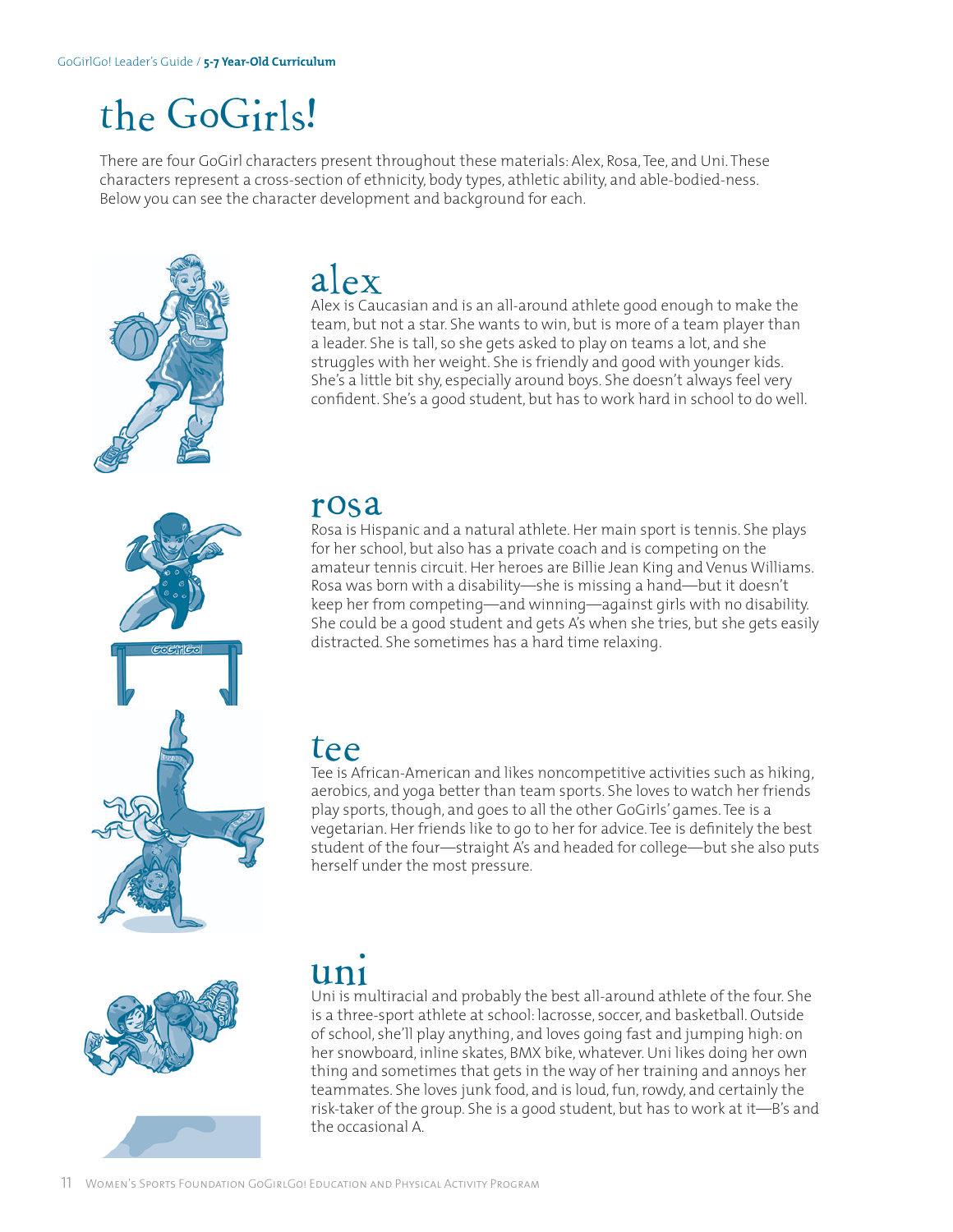#### GoGirlGo! Leader's Guide / **5-7 Year-Old Curriculum**

## building confidence  $/$  the girl chapter

### **SESSION 1A (1 HOUR)**

### Session Objectives:

#### **By the end of this session, girls will be able to:**

- Understand what confidence means and identify things that make them feel strong and confident
- Understand the benefits of movement and physical activity
- Understand how much physical activity they should get every day (60 minutes) and that it can be accomplished in smaller increments

#### Physical Activity Skills Practiced:

- Running
- Muscle Strength
- Flexibility/Stretching
- (Brisk) Walking

#### Materials/Equipment Needed:

• "Try @ Home" card for each girl

#### Healthy Snack Suggestion:

- One of GoGirl! Alex's favorite healthy snacks is whole grain cereal with skim milk
- See Appendix E: Healthy Snack List for other ideas

#### Facilitator Tips:

- There may be girls in your group who are not used to exercising and the physical activities in this session may be challenging for them. Encourage girls to try their best and to not compare themselves with others in the group. Keep the focus on fun and cooperation rather than competition. Keeping the focus on the *fun* they are having will motivate them to keep going!
- Remember that the goal is for girls to work their way up to getting 60 minutes of physical activity each day. Rather than expecting girls in this age group to keep track of their activity in this way on their own, encourage them to focus on moving their bodies as much as they can. It will make them feel good and can be fun! Encourage them to play movement games (like tag or kickball) or to find friends to do daily physical activities with (like walking to school) to make it fun.
- Take time during the session to introduce girls to the GoGirls. Most of the stories in the curriculum are based on these characters, so it is important to take the time to properly introduce them to the girls on the first day. See "The GoGirls" on page 11 for more information.



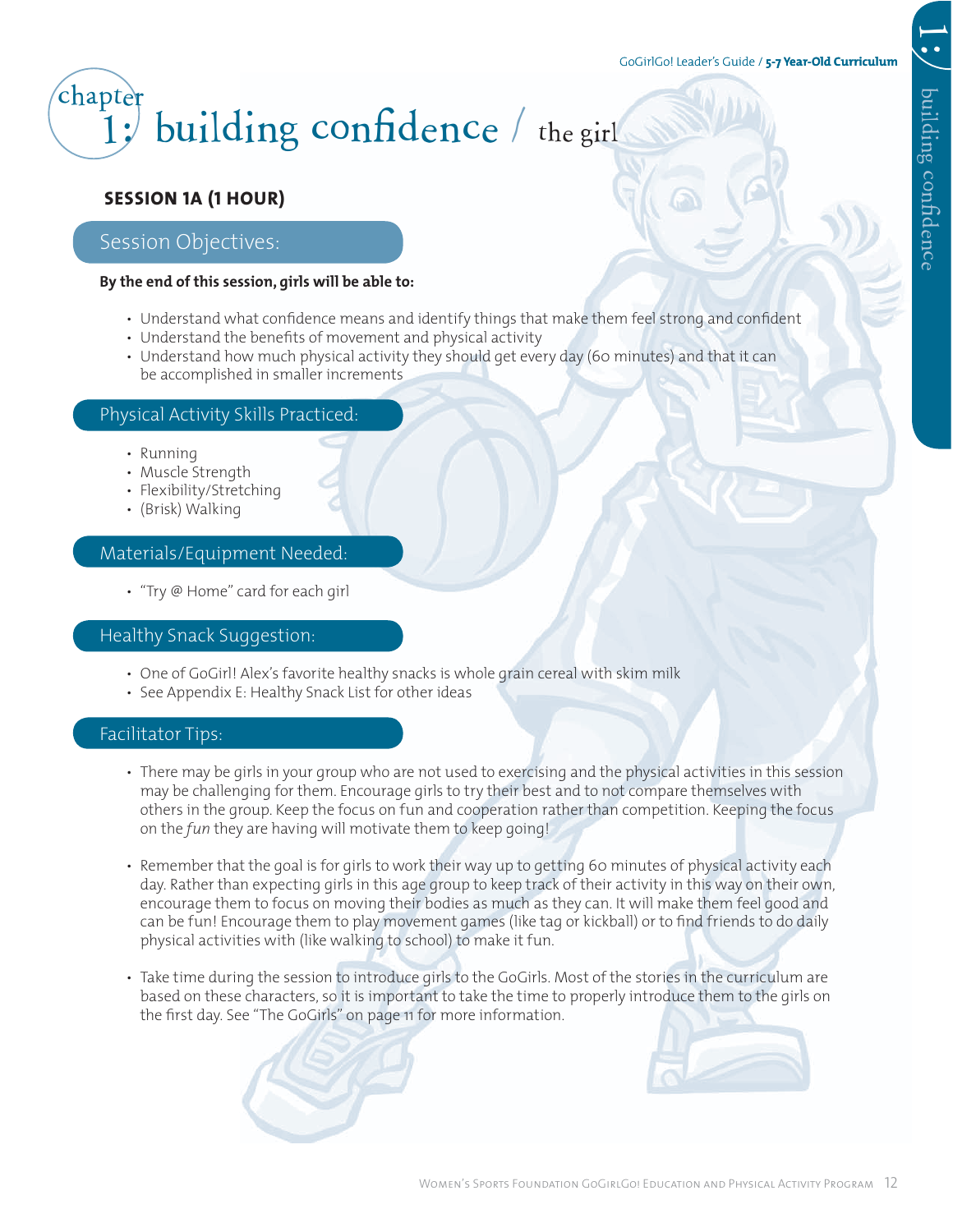GoGirlGo! Leader's Guide / **5-7 Year-Old Curriculum**

### 1: building confidence / the girl chapter

### Introduction (5 min)

Welcome girls to the session. Do a quick check-in and ask the girls how they are feeling. Explain that today's session is going to get us thinking about the things we can do to feel strong and good about ourselves.

### Physical Activity: Where Are You Now/Where Are You Going? (20 min) Physical Skills Practiced: *Running, Muscle Strength, Stretching*

Explain to the girls that as a part of the GoGirlGo! program, they will have a chance to try out lots of fun activities to help their bodies grow stronger and to help them learn about themselves and each other. Ask if anyone knows what "confidence" means. Take a few responses. Explain that confidence means feeling good about who you are. Tell them that one way to build confidence is by trying new things. Ask the girls if they've ever tried something new and felt good about themselves because of it.

ASK THE GIRLS: Why is it good to be active and move your body each day? Elicit that moving your body is fun, can help you express yourself, makes you feel good, and can make you strong! Tell them that over the next 12 weeks of the GoGirlGo! program they will get to try out lots of games that will help them get healthier and stronger. Today's activity will be a fun way of helping them see what their bodies can do right now. They will do it again on the last week to see how much progress they've made.

Explain to the girls that moving your body gets your heart beating and helps your heart and the rest of your body get stronger over time. Even the simple ways you move your body each day (like making your bed, walking to school, dancing in your room, or playing tag) help your body grow healthier and stronger!

Ask if anyone in the group has ever done any sports or other physical activities (like dance, yoga, cheerleading, etc.). Tell the group that one important step is to warm up before you do any physical activity. Doing a warm-up gets your body ready to move around and can help make sure you don't get hurt when you're playing sports or doing any kind of physical activity.

### Safety Workout Tips:

- Stand with your feet hip/shoulder width apart and your toes pointed straight ahead. Slightly bend your knees and keep your hips in line under your shoulders.
- Flex your stomach muscles before beginning the movements. This should feel like you're pulling your belly button in towards your spine. Do NOT lean back and hyperextend your back!
- Always stare straight ahead so that you don't hurt your neck.
- When extending your legs and arms, keep them slightly bent at all times.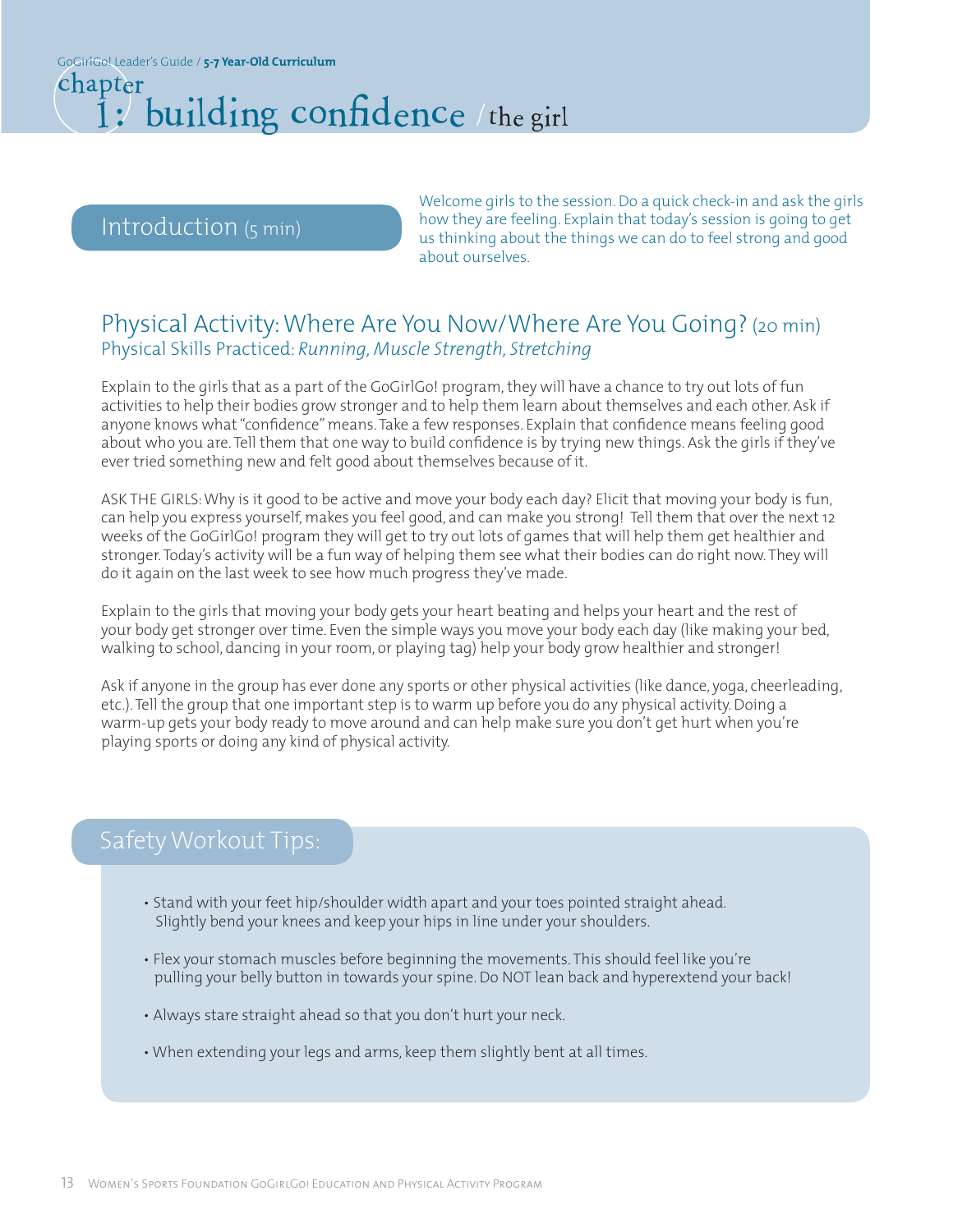Explain that you're going to do a warm-up to get ready for today's activity. Start by having the girls spread out so they have room to move without bumping into anyone else. Then, lead the girls through the following warm-up, making sure to use the stopwatch or clock to keep track of the time:

- Take a deep breath in while stretching your arms out and up over your head as you inhale. Hold for a second. Then exhale bringing your arms back down to your sides. Repeat this three times.
- Jump up and down while wiggling your arms around for one minute.
- Hop on one foot for one minute.
- Hop on the other foot for one minute.
- Now, find a partner, hold hands and hop on one foot together for one minute.
- Next, keep holding hands with your partner and hop on the other foot together for one minute.

Next, tell the girls that you're going to give them a series of challenges. Lead the girls through the following exercises, making sure to demonstrate each one. Start by doing 10 of each without stopping:

- **Tuck Jumps:** Start standing tall. Jump up and tuck feet and knees up, then return with a soft landing.
- **Mountain Climbers:** Start in the same position as a pushup. Bring one leg up under the chest and then back. The other leg does the same motion, similar to running but with hands on the ground. Keep the body straight.
- **Supermans:** Lay flat on your stomach. Lift arms and legs up off the floor at the same time and hold, and then return them to the floor.

If time permits, repeat this sequence again, this time challenging girls to do it a little faster!

Afterward, lead the girls in a brief **cool down**. Explain that it's important to take a few minutes after you play hard or exercise to slow down while keeping your body moving, instead of just stopping all at once.

Lead the girls through the following cool down, making sure to use the stopwatch or clock to keep track of the time:

- Take a deep breath in while stretching your arms out and up over your head as you inhale. Hold for a second. Then exhale bringing your arms back down to your sides. Repeat this three times.
- March in place making sure to lift the knees up high and raise the arms up to the sky. Do this for two minutes. Encourage the girls to make big movements with their arms and legs. Challenge them to make their movements as silly as possible!
- Walk slowly in place for two minutes leaving the arms down by the sides or letting them swing gently. Encourage girls to exaggerate the slowness of their motions, like they're walking through mud!
- Take a deep breath in while stretching your arms out and up over your head as you inhale. Hold for a second. Then exhale bringing your arms back down to your sides. Repeat this three times.

Ask the girls... how does moving your body make you feel?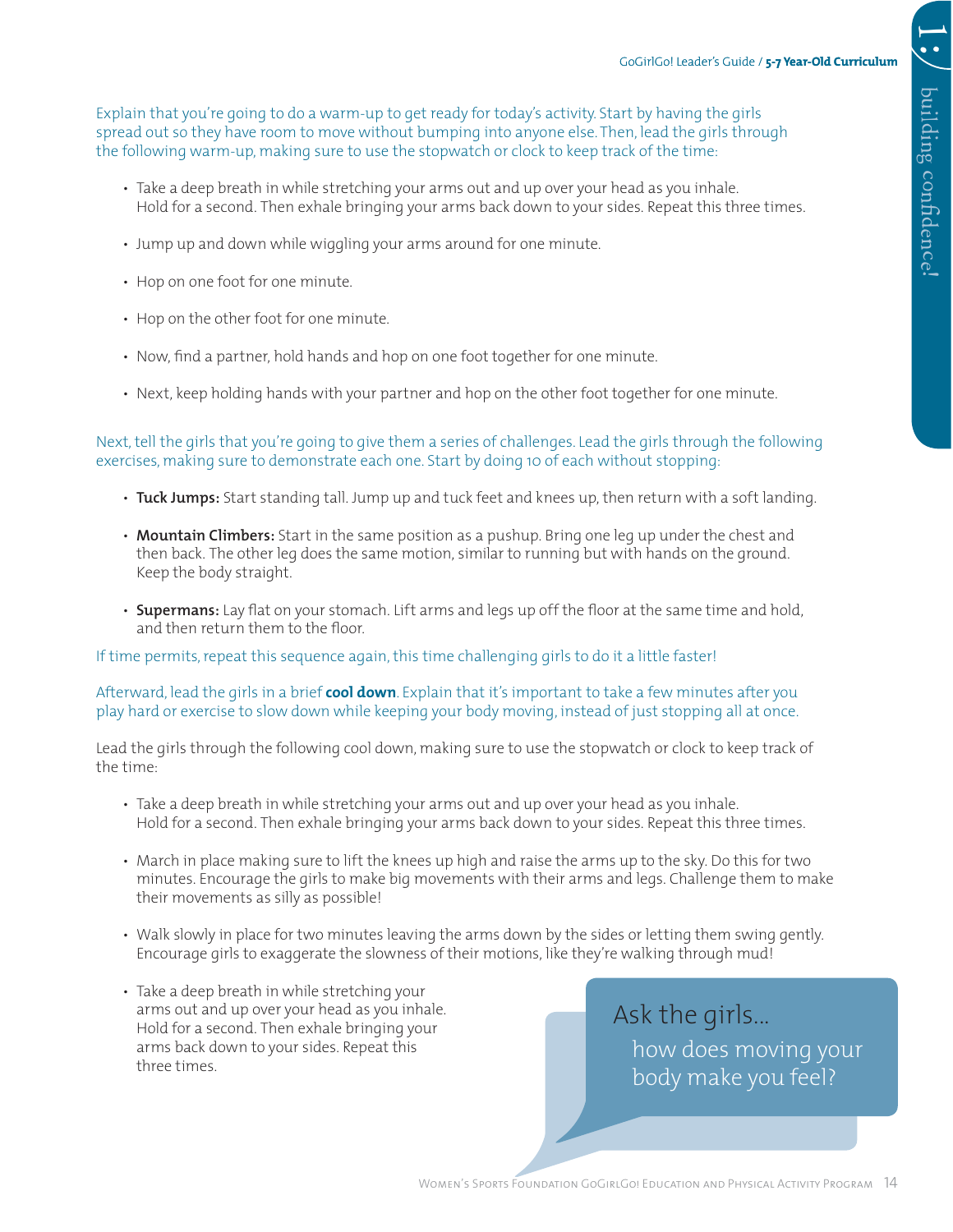### Story – Read and Discuss (15 min)

Before reading the story, take time to introduce the GoGirls. Explain that they are cartoon girls who will help us learn about how playing sports and being active makes girls healthy, happy, and strong. Read the descriptions of the GoGirls on page 11 and show the illustrations to the group.

Read the story "Alex Finds Her Confidence" (see below) aloud to the girls.

### Alex Finds Her Confidence

Alex loved to play basketball. She was good at it, too. But she wasn't the best. Other girls on her team sometimes made more baskets than she did, or ran faster than she could. She also wasn't the tallest girl on the team and a lot of people said the tallest girls were the best players. Sometimes Alex wished she could make the most baskets or run the fastest, or that she were the tallest on the team.

One day after practice, Alex came home and told her Mom that she wanted to quit the basketball team. "But why?" asked her mom. "You love basketball, and your teammates would be so sad if you quit."

"I don't know," said Alex. "They don't need me. There are other girls that are so much better than me." Her mom frowned.

"I hope you'll change your mind," said Alex's mom.

The next day at school, Alex told her friend Uni that she was planning to quit the team.

"What?!" Uni shouted. "You can't quit! You have a big game coming up next week and the team needs you."

"No they don't," said Alex. "They'll probably have a better chance of winning if I'm not playing."

"Honestly, Alex, you need to have more confidence. You're a really good player."

"Thanks," said Alex, looking down at her feet. "Sometimes I just don't think I'm very good."

"But you are! You're good at lots of stuff. And you're a really nice person. You deserve to feel good about yourself," Uni said.

"Thanks," said Alex, starting to smile.

That night as Alex was getting ready to go to sleep, she remembered what Uni said. She started to think about all of the things she was good at. *I'm smart and I'm nice to people,*  she thought. *And I am good at basketball, even if I'm not always the best. Besides, even the tallest girls miss baskets sometimes. No one on the team is perfect, but we're all good players… including me.* She felt much better as she drifted off to sleep.

Alex woke up the next morning feeling better. She had decided not to quit the team. When she got to practice that day, she worked very hard and made lots of baskets. After practice, the coach gave her a high five. "Great job today, Alex!" said Coach. Alex smiled and thought how glad she was to be a part of the team.

### discuss the following questions with the group:

- Why did Alex want to quit? Why do you think she decided not to quit the team after all?
- Why is it good to feel confident?
- What kinds of things can someone do if they want to feel more confident? (Elicit that participating in sports is a good way to build confidence. Trying new things and moving your body are both good ways to make you feel strong and good about yourself!)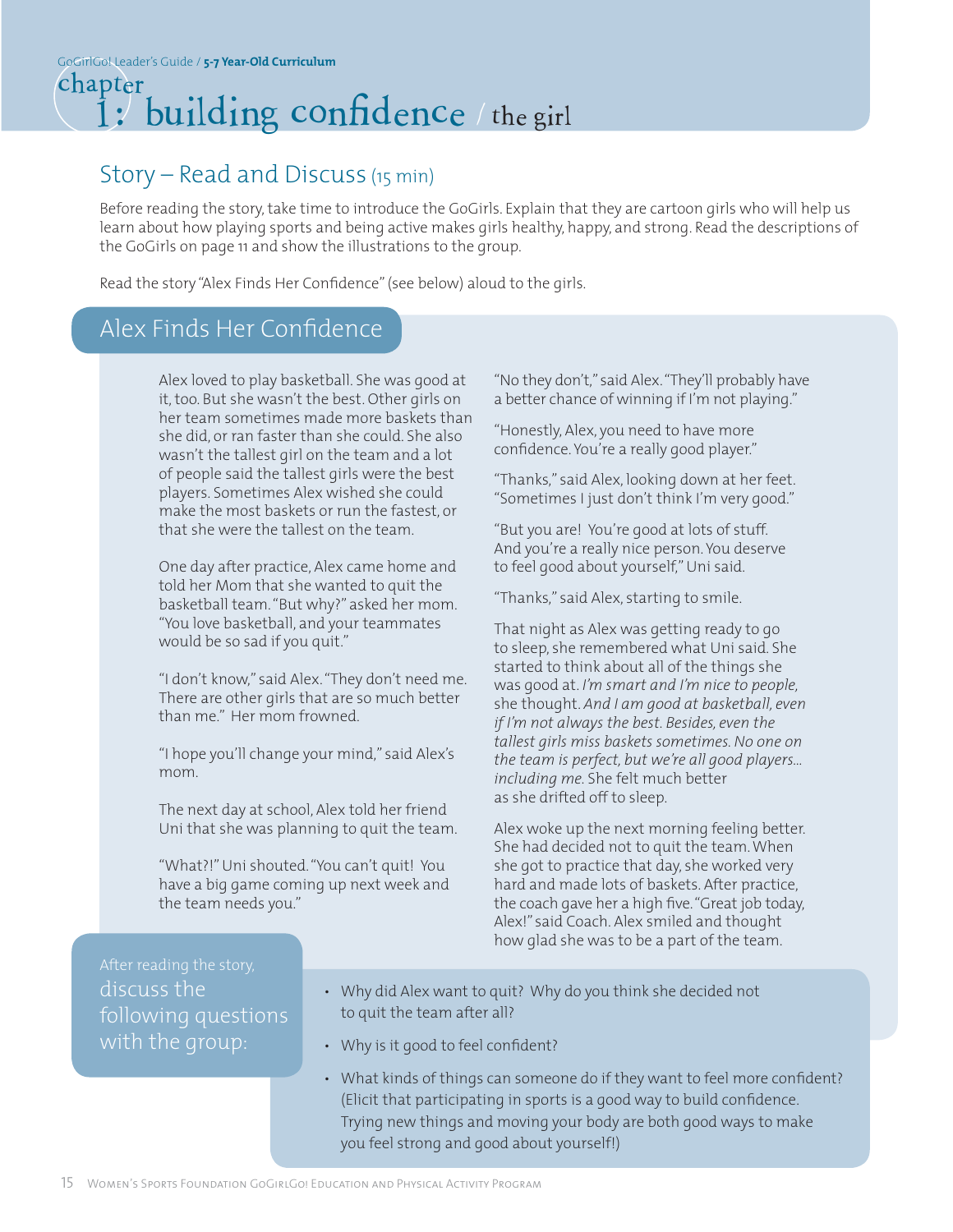### Physical Activity: Strong Like A... (10 min) Physical Skills Practiced: *(Brisk) Walking, Running*

Tell the girls to think of an animal that is "strong." Ask them to imagine that they are that animal and explain that when you say "Go!" they are going to move around the room (running or walking briskly) acting like that animal. They can also make the sound that animal makes. Tell them that their goal is to guess the animals of the other girls in the room. Once someone correctly guesses their animal, tell them to choose a new animal to act out.

When everyone is ready, say "Go!" Help the girls guess each other's animals as they move around the room. Once everyone's animal has been correctly guessed, ask how the girls were able to guess the animals.

## take it to the next level  $\ell$  To make this activity more physically challenging:

Encourage girls to think of an animal that is "fast" and to move as quickly around the room as possible without stopping for several minutes.

### Discussion (5 min)

After the activity, discuss the following questions with the group:

- What things do you like to do that make you feel strong?
- Do you think moving your body (like by playing sports or doing other physical activities) can make girls feel strong? Why?

### Wrap Up (5 min)

Ask the girls to think of an answer to the following question: What happens in your body when you feel strong? Go around the room and give each girl a chance to briefly answer the question. If you are short on time, take a few volunteers rather than taking answers from each girl in the group.

Give out the "Try @ Home" activity card for the week and remind girls to do it on their own between Sessions 1A and 1B (or between Sessions 1A and 2A for programs that meet only once each week). Ask the girls to complete the challenge on the card before the next session.

> Ask the girls... what happens in your body when you feel strong?